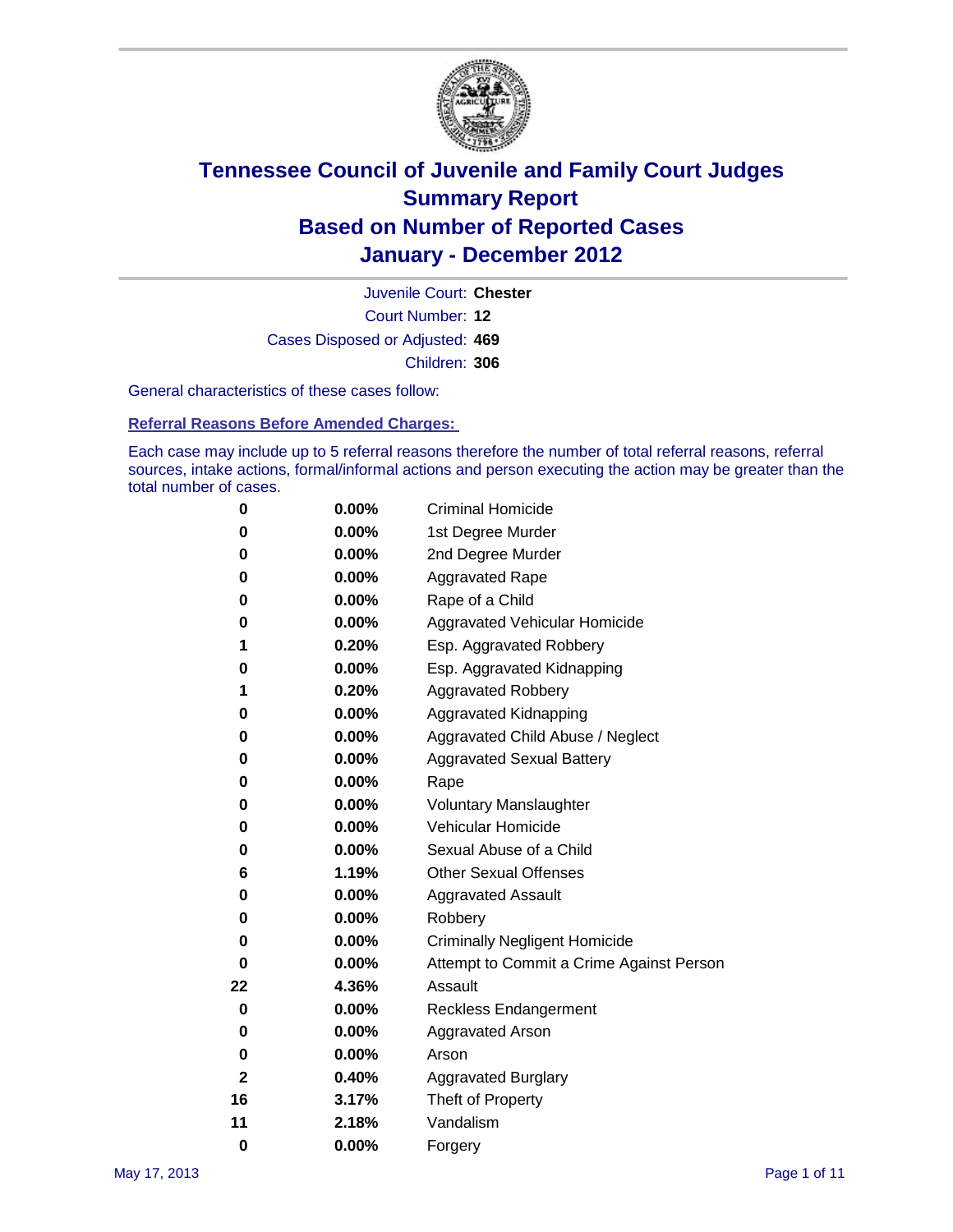

Court Number: **12** Juvenile Court: **Chester** Cases Disposed or Adjusted: **469** Children: **306**

#### **Referral Reasons Before Amended Charges:**

Each case may include up to 5 referral reasons therefore the number of total referral reasons, referral sources, intake actions, formal/informal actions and person executing the action may be greater than the total number of cases.

| 0            | 0.00% | <b>Worthless Checks</b>                                     |
|--------------|-------|-------------------------------------------------------------|
| 0            | 0.00% | Illegal Possession / Fraudulent Use of Credit / Debit Cards |
| $\mathbf{2}$ | 0.40% | <b>Burglary</b>                                             |
| 1            | 0.20% | Unauthorized Use of a Vehicle                               |
| 0            | 0.00% | <b>Cruelty to Animals</b>                                   |
| 1            | 0.20% | Sale of Controlled Substances                               |
| 1            | 0.20% | <b>Other Drug Offenses</b>                                  |
| 13           | 2.57% | Possession of Controlled Substances                         |
| 0            | 0.00% | <b>Criminal Attempt</b>                                     |
| 0            | 0.00% | Carrying Weapons on School Property                         |
| 0            | 0.00% | Unlawful Carrying / Possession of a Weapon                  |
| 1            | 0.20% | <b>Evading Arrest</b>                                       |
| 0            | 0.00% | Escape                                                      |
| 1            | 0.20% | Driving Under Influence (DUI)                               |
| 8            | 1.58% | Possession / Consumption of Alcohol                         |
| 0            | 0.00% | Resisting Stop, Frisk, Halt, Arrest or Search               |
| 1            | 0.20% | <b>Aggravated Criminal Trespass</b>                         |
| 0            | 0.00% | Harassment                                                  |
| 0            | 0.00% | Failure to Appear                                           |
| 0            | 0.00% | Filing a False Police Report                                |
| 0            | 0.00% | Criminal Impersonation                                      |
| 2            | 0.40% | <b>Disorderly Conduct</b>                                   |
| 0            | 0.00% | <b>Criminal Trespass</b>                                    |
| 0            | 0.00% | <b>Public Intoxication</b>                                  |
| 1            | 0.20% | Gambling                                                    |
| 48           | 9.50% | Traffic                                                     |
| 0            | 0.00% | <b>Local Ordinances</b>                                     |
| 0            | 0.00% | Violation of Wildlife Regulations                           |
| 13           | 2.57% | Contempt of Court                                           |
| 2            | 0.40% | Violation of Probation                                      |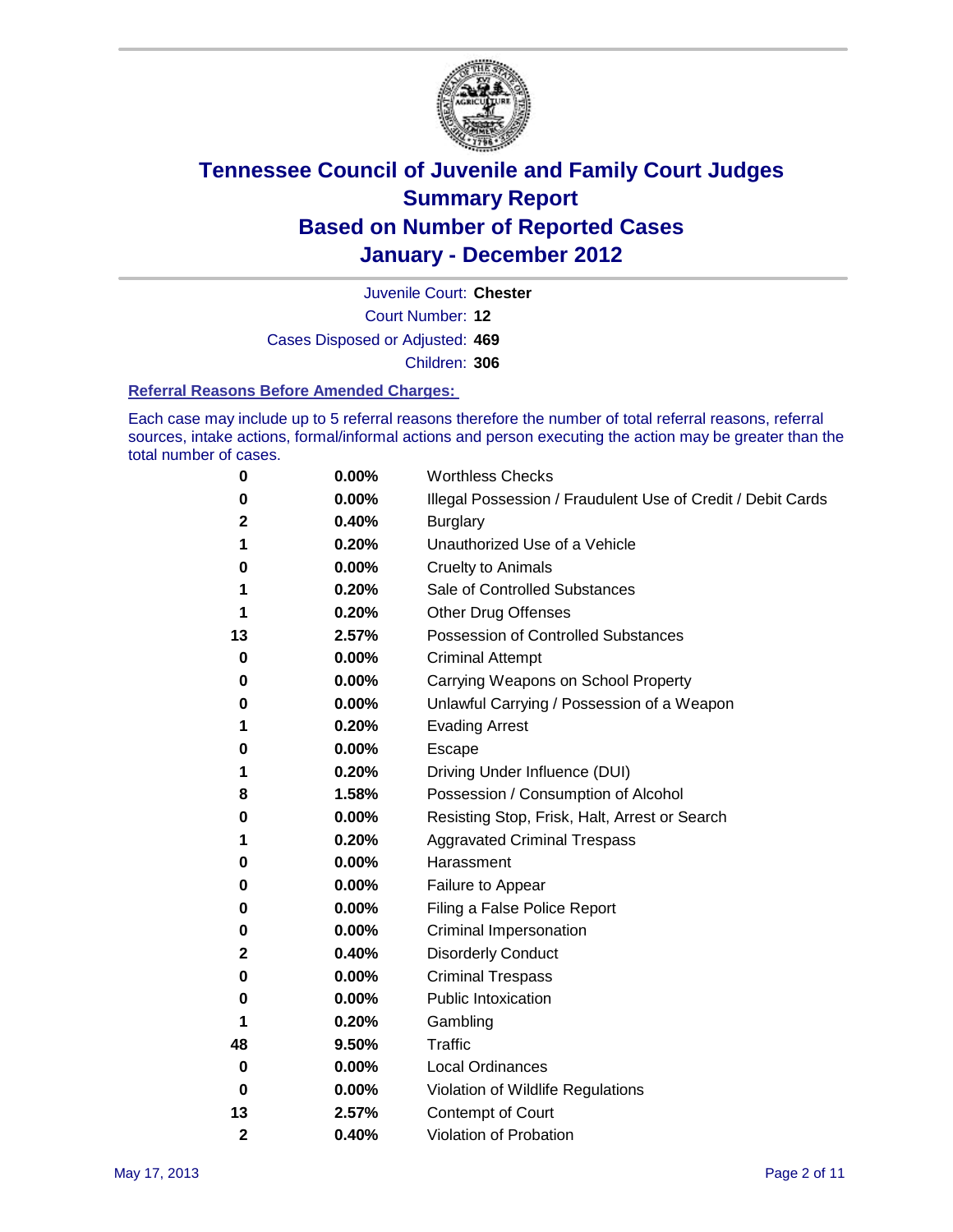

Court Number: **12** Juvenile Court: **Chester** Cases Disposed or Adjusted: **469** Children: **306**

#### **Referral Reasons Before Amended Charges:**

Each case may include up to 5 referral reasons therefore the number of total referral reasons, referral sources, intake actions, formal/informal actions and person executing the action may be greater than the total number of cases.

| 0   | 0.00%   | Violation of Aftercare                 |
|-----|---------|----------------------------------------|
| 3   | 0.59%   | <b>Unruly Behavior</b>                 |
| 47  | 9.31%   | Truancy                                |
| 5   | 0.99%   | In-State Runaway                       |
| 1   | 0.20%   | Out-of-State Runaway                   |
| 4   | 0.79%   | Possession of Tobacco Products         |
|     | 0.20%   | Violation of a Valid Court Order       |
| 0   | 0.00%   | <b>Violation of Curfew</b>             |
|     | 0.20%   | Sexually Abused Child                  |
| 0   | 0.00%   | <b>Physically Abused Child</b>         |
| 78  | 15.45%  | Dependency / Neglect                   |
| 5   | 0.99%   | Termination of Parental Rights         |
| 0   | 0.00%   | <b>Violation of Pretrial Diversion</b> |
| 0   | 0.00%   | Violation of Informal Adjustment       |
| 73  | 14.46%  | <b>Judicial Review</b>                 |
| 4   | 0.79%   | <b>Administrative Review</b>           |
| 9   | 1.78%   | <b>Foster Care Review</b>              |
| 28  | 5.54%   | Custody                                |
| 4   | 0.79%   | Visitation                             |
| 15  | 2.97%   | Paternity / Legitimation               |
| 60  | 11.88%  | <b>Child Support</b>                   |
| 0   | 0.00%   | <b>Request for Medical Treatment</b>   |
| 1   | 0.20%   | <b>Consent to Marry</b>                |
| 12  | 2.38%   | Other                                  |
| 505 | 100.00% | <b>Total Referrals</b>                 |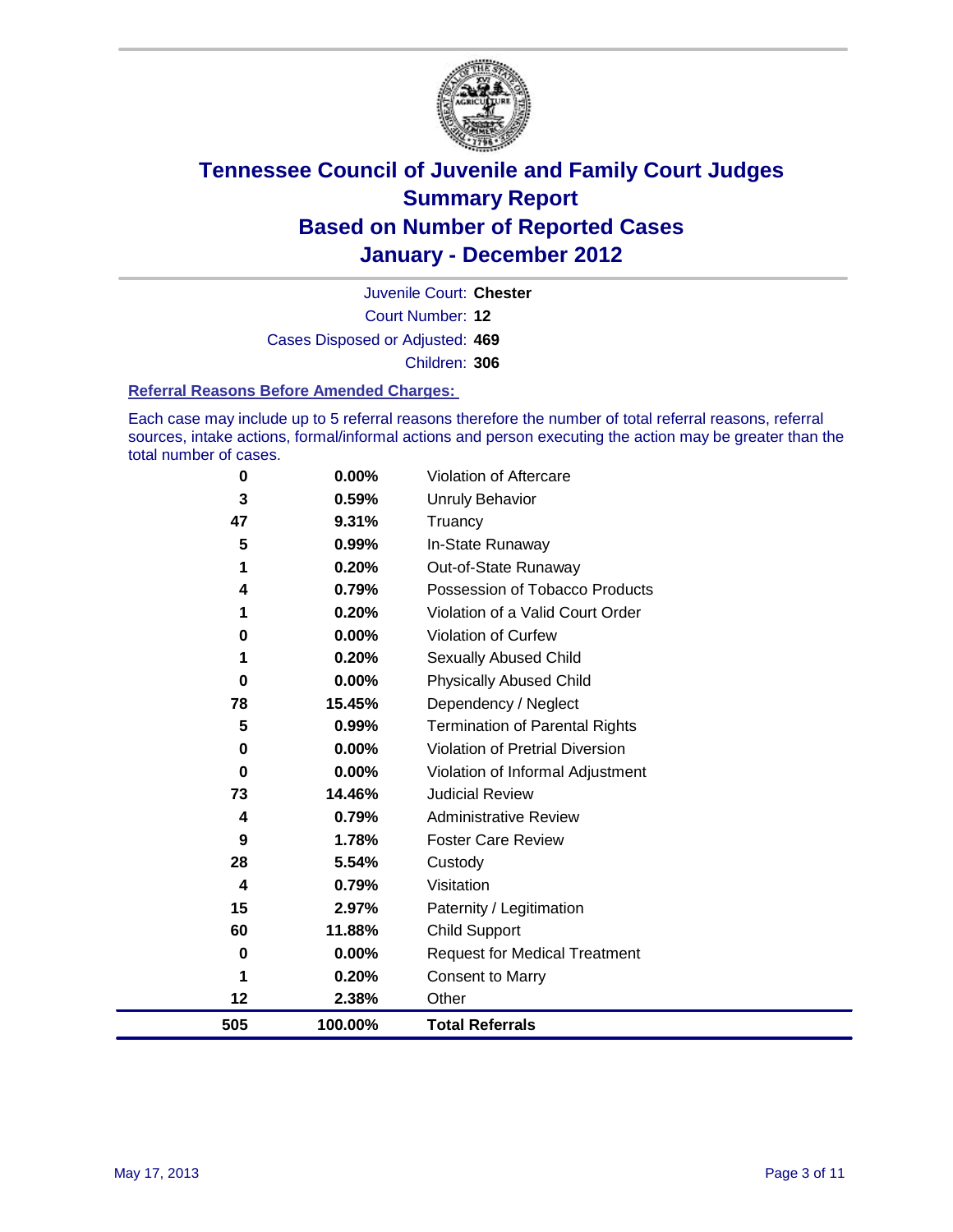

| Juvenile Court: Chester    |                                 |                                   |  |  |  |
|----------------------------|---------------------------------|-----------------------------------|--|--|--|
|                            | Court Number: 12                |                                   |  |  |  |
|                            | Cases Disposed or Adjusted: 469 |                                   |  |  |  |
|                            | Children: 306                   |                                   |  |  |  |
| <b>Referral Sources: 1</b> |                                 |                                   |  |  |  |
| 127                        | 25.15%                          | Law Enforcement                   |  |  |  |
| 25                         | 4.95%                           | Parents                           |  |  |  |
| 17                         | 3.37%                           | <b>Relatives</b>                  |  |  |  |
| 0                          | 0.00%                           | Self                              |  |  |  |
| 59                         | 11.68%                          | School                            |  |  |  |
| 0                          | 0.00%                           | <b>CSA</b>                        |  |  |  |
| 179                        | 35.45%                          | <b>DCS</b>                        |  |  |  |
| 0                          | $0.00\%$                        | <b>Other State Department</b>     |  |  |  |
| 87                         | 17.23%                          | <b>District Attorney's Office</b> |  |  |  |
| 1                          | 0.20%                           | <b>Court Staff</b>                |  |  |  |
| $\mathbf 0$                | 0.00%                           | Social Agency                     |  |  |  |
| 4                          | 0.79%                           | <b>Other Court</b>                |  |  |  |
| 1                          | 0.20%                           | Victim                            |  |  |  |
| 1                          | 0.20%                           | Child & Parent                    |  |  |  |
| 0                          | 0.00%                           | Hospital                          |  |  |  |
| 0                          | 0.00%                           | Unknown                           |  |  |  |
| 4                          | 0.79%                           | Other                             |  |  |  |
| 505                        | 100.00%                         | <b>Total Referral Sources</b>     |  |  |  |
|                            |                                 |                                   |  |  |  |

### **Age of Child at Referral: 2**

| 306 | 100.00% | <b>Total Child Count</b> |
|-----|---------|--------------------------|
| 0   | 0.00%   | <b>Unknown</b>           |
| 0   | 0.00%   | Ages 19 and Over         |
| 61  | 19.93%  | Ages 17 through 18       |
| 67  | 21.90%  | Ages 15 through 16       |
| 32  | 10.46%  | Ages 13 through 14       |
| 17  | 5.56%   | Ages 11 through 12       |
| 129 | 42.16%  | Ages 10 and Under        |
|     |         |                          |

<sup>1</sup> If different than number of Referral Reasons (505), verify accuracy of your court's data.

<sup>2</sup> One child could be counted in multiple categories, verify accuracy of your court's data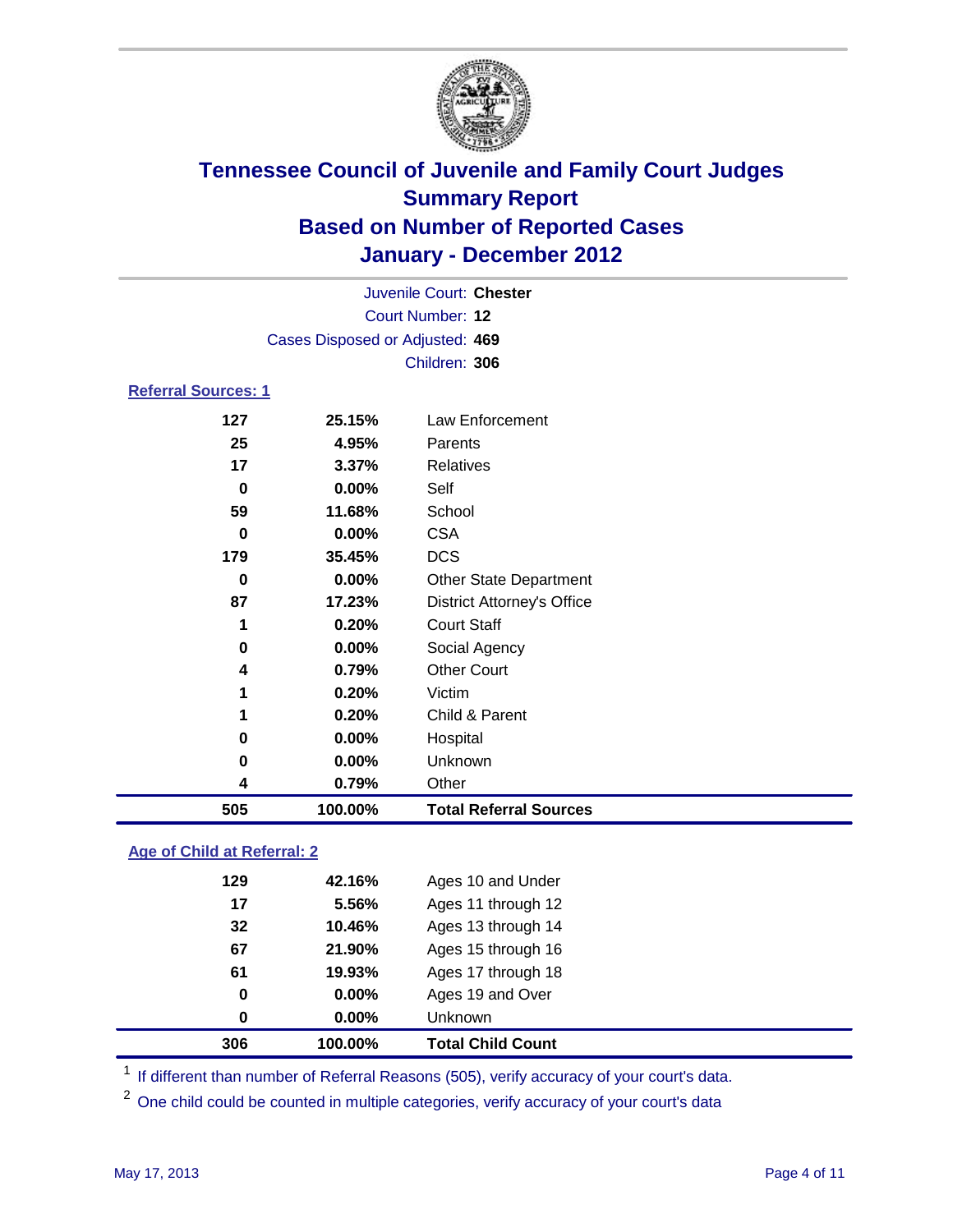

|                                         | Juvenile Court: Chester         |                          |  |  |  |
|-----------------------------------------|---------------------------------|--------------------------|--|--|--|
|                                         | Court Number: 12                |                          |  |  |  |
|                                         | Cases Disposed or Adjusted: 469 |                          |  |  |  |
|                                         |                                 | Children: 306            |  |  |  |
| Sex of Child: 1                         |                                 |                          |  |  |  |
| 189                                     | 61.76%                          | Male                     |  |  |  |
| 117                                     | 38.24%                          | Female                   |  |  |  |
| $\mathbf 0$                             | 0.00%                           | Unknown                  |  |  |  |
| 306                                     | 100.00%                         | <b>Total Child Count</b> |  |  |  |
| Race of Child: 1                        |                                 |                          |  |  |  |
| 239                                     | 78.10%                          | White                    |  |  |  |
| 47                                      | 15.36%                          | African American         |  |  |  |
| $\mathbf 0$                             | 0.00%                           | Native American          |  |  |  |
| 1                                       | 0.33%                           | Asian                    |  |  |  |
| 13                                      | 4.25%                           | Mixed                    |  |  |  |
| 6                                       | 1.96%                           | Unknown                  |  |  |  |
| 306                                     | 100.00%                         | <b>Total Child Count</b> |  |  |  |
| <b>Hispanic Origin: 1</b>               |                                 |                          |  |  |  |
| 5                                       | 1.63%                           | Yes                      |  |  |  |
| 294                                     | 96.08%                          | No                       |  |  |  |
| $\overline{7}$                          | 2.29%                           | Unknown                  |  |  |  |
| 306                                     | 100.00%                         | <b>Total Child Count</b> |  |  |  |
| <b>School Enrollment of Children: 1</b> |                                 |                          |  |  |  |
| 226                                     | 73.86%                          | Yes                      |  |  |  |
| 68                                      | 22.22%                          | <b>No</b>                |  |  |  |
| 12                                      | 3.92%                           | Unknown                  |  |  |  |
| 306                                     | 100.00%                         | <b>Total Child Count</b> |  |  |  |

One child could be counted in multiple categories, verify accuracy of your court's data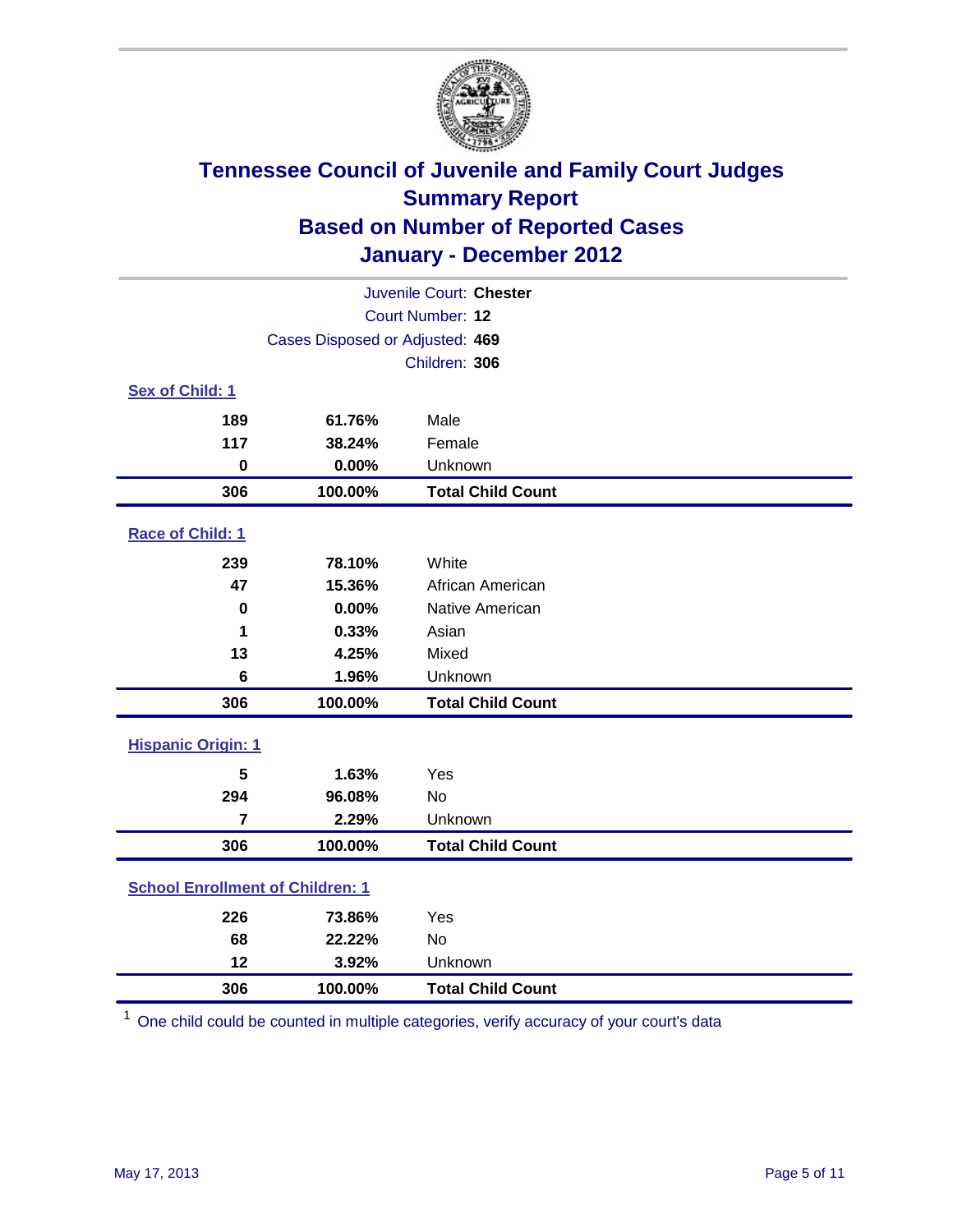

Court Number: **12** Juvenile Court: **Chester** Cases Disposed or Adjusted: **469** Children: **306**

### **Living Arrangement of Child at Time of Referral: 1**

| 306 | 100.00%  | <b>Total Child Count</b>     |
|-----|----------|------------------------------|
|     | 0.33%    | Other                        |
| 9   | 2.94%    | Unknown                      |
| 0   | $0.00\%$ | Independent                  |
| 0   | 0.00%    | In an Institution            |
| 2   | 0.65%    | In a Residential Center      |
| 4   | $1.31\%$ | In a Group Home              |
| 20  | 6.54%    | With Foster Family           |
| 2   | 0.65%    | With Adoptive Parents        |
| 46  | 15.03%   | <b>With Relatives</b>        |
| 18  | 5.88%    | With Father                  |
| 136 | 44.44%   | With Mother                  |
| 7   | 2.29%    | With Mother and Stepfather   |
| 9   | $2.94\%$ | With Father and Stepmother   |
| 52  | 16.99%   | With Both Biological Parents |

### **Type of Detention: 2**

| 469      | 100.00%  | <b>Total Detention Count</b> |
|----------|----------|------------------------------|
| 1        | 0.21%    | Other                        |
| 468      | 99.79%   | Does Not Apply               |
| 0        | 0.00%    | Unknown                      |
| 0        | 0.00%    | <b>Psychiatric Hospital</b>  |
| $\bf{0}$ | 0.00%    | Jail - No Separation         |
| 0        | $0.00\%$ | Jail - Partial Separation    |
| 0        | $0.00\%$ | Jail - Complete Separation   |
| 0        | 0.00%    | Juvenile Detention Facility  |
| 0        | $0.00\%$ | Non-Secure Placement         |
|          |          |                              |

<sup>1</sup> One child could be counted in multiple categories, verify accuracy of your court's data

<sup>2</sup> If different than number of Cases (469) verify accuracy of your court's data.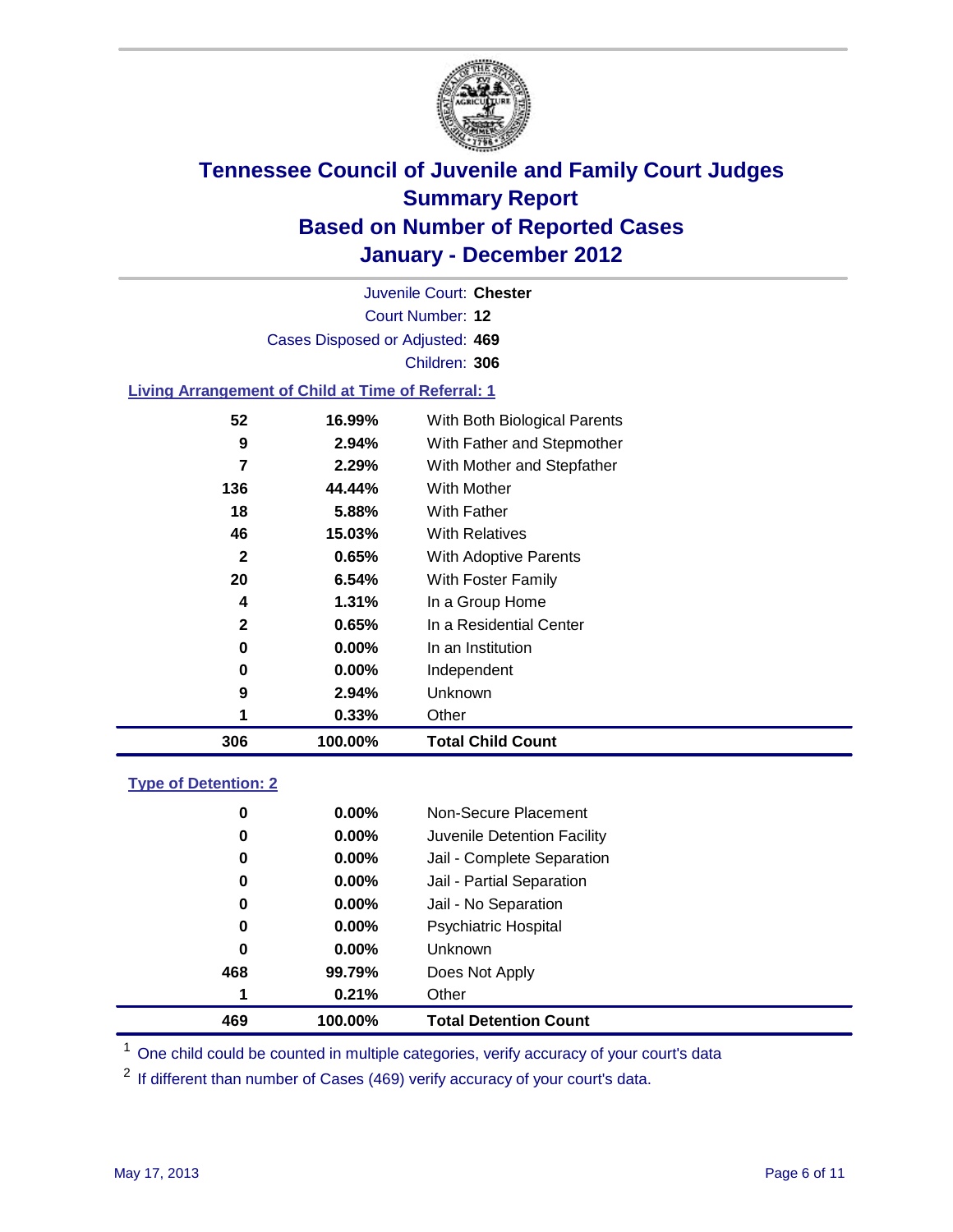

|                                                    | Juvenile Court: Chester         |                                      |  |  |  |
|----------------------------------------------------|---------------------------------|--------------------------------------|--|--|--|
|                                                    | Court Number: 12                |                                      |  |  |  |
|                                                    | Cases Disposed or Adjusted: 469 |                                      |  |  |  |
|                                                    |                                 | Children: 306                        |  |  |  |
| <b>Placement After Secure Detention Hearing: 1</b> |                                 |                                      |  |  |  |
| 0                                                  | 0.00%                           | Returned to Prior Living Arrangement |  |  |  |
| $\bf{0}$                                           | 0.00%                           | Juvenile Detention Facility          |  |  |  |
| $\bf{0}$                                           | 0.00%                           | Jail                                 |  |  |  |
| $\bf{0}$                                           | 0.00%                           | Shelter / Group Home                 |  |  |  |
| 0                                                  | 0.00%                           | <b>Foster Family Home</b>            |  |  |  |
| $\bf{0}$                                           | 0.00%                           | Psychiatric Hospital                 |  |  |  |
| 0                                                  | 0.00%                           | Unknown                              |  |  |  |
| 468                                                | 99.79%                          | Does Not Apply                       |  |  |  |
| 1                                                  | 0.21%                           | Other                                |  |  |  |
| 469                                                | 100.00%                         | <b>Total Placement Count</b>         |  |  |  |
|                                                    |                                 |                                      |  |  |  |
| <b>Intake Actions: 2</b>                           |                                 |                                      |  |  |  |
| 284                                                | 56.24%                          | <b>Petition Filed</b>                |  |  |  |
| 25                                                 | 4.95%                           | <b>Motion Filed</b>                  |  |  |  |
| 43                                                 | 8.51%                           | <b>Citation Processed</b>            |  |  |  |
| $\bf{0}$                                           | 0.00%                           | Notification of Paternity Processed  |  |  |  |
| 105                                                | 20.79%                          | Scheduling of Judicial Review        |  |  |  |
| 32                                                 | 6.34%                           | Scheduling of Administrative Review  |  |  |  |
| 15                                                 | 2.97%                           | Scheduling of Foster Care Review     |  |  |  |
| $\bf{0}$                                           | 0.00%                           | Unknown                              |  |  |  |
| 0                                                  | 0.00%                           | Does Not Apply                       |  |  |  |
| 1                                                  | 0.20%                           | Other                                |  |  |  |
| 505                                                | 100.00%                         | <b>Total Intake Count</b>            |  |  |  |

<sup>1</sup> If different than number of Cases (469) verify accuracy of your court's data.

<sup>2</sup> If different than number of Referral Reasons (505), verify accuracy of your court's data.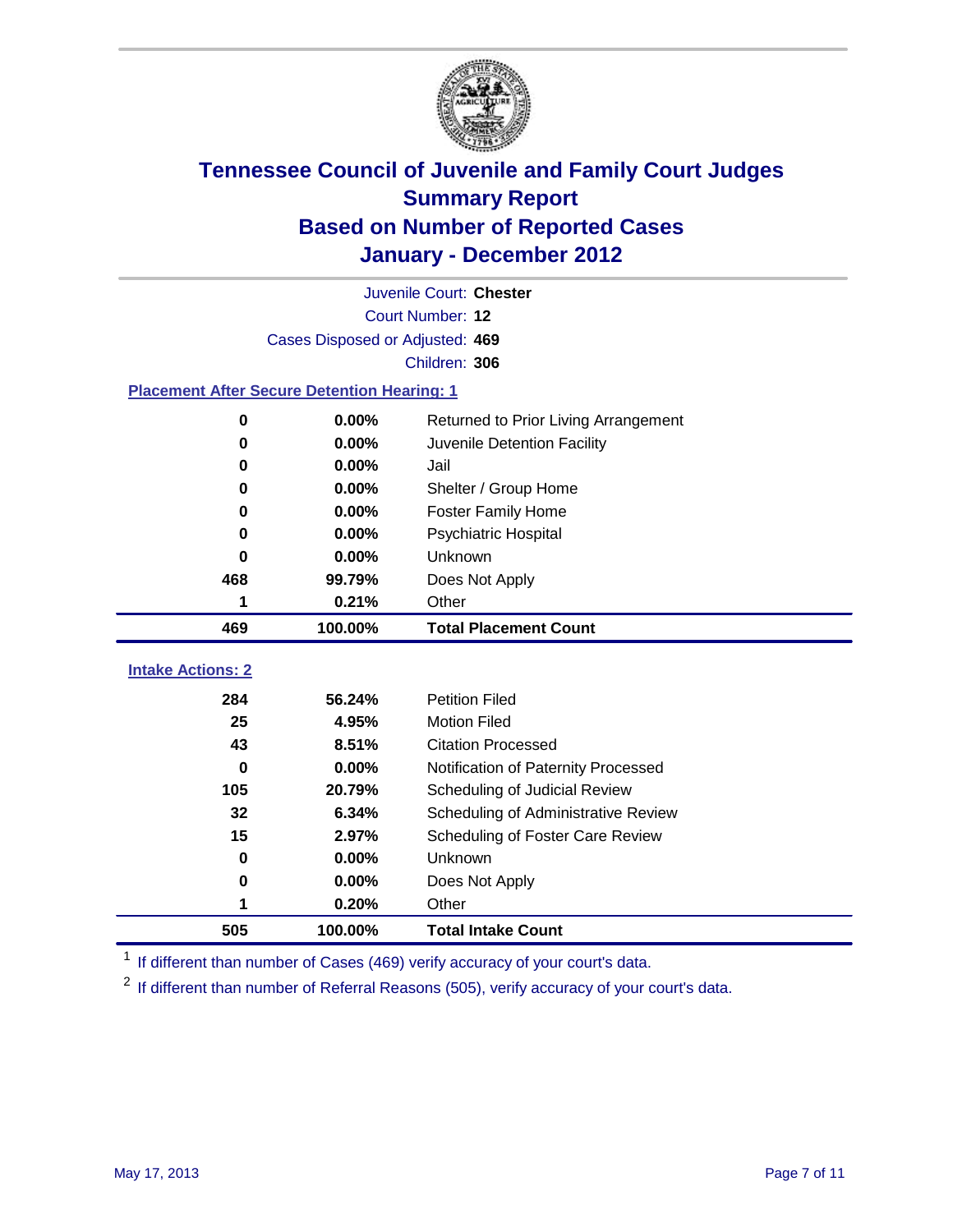

Court Number: **12** Juvenile Court: **Chester** Cases Disposed or Adjusted: **469** Children: **306**

### **Last Grade Completed by Child: 1**

| 52                                      | 16.99%  | Too Young for School     |  |
|-----------------------------------------|---------|--------------------------|--|
| 4                                       | 1.31%   | Preschool                |  |
| 10                                      | 3.27%   | Kindergarten             |  |
| 12                                      | 3.92%   | 1st Grade                |  |
| 12                                      | 3.92%   | 2nd Grade                |  |
| 13                                      | 4.25%   | 3rd Grade                |  |
| 17                                      | 5.56%   | 4th Grade                |  |
| 12                                      | 3.92%   | 5th Grade                |  |
| $\overline{7}$                          | 2.29%   | 6th Grade                |  |
| 13                                      | 4.25%   | 7th Grade                |  |
| 14                                      | 4.58%   | 8th Grade                |  |
| 22                                      | 7.19%   | 9th Grade                |  |
| 42                                      | 13.73%  | 10th Grade               |  |
| 36                                      | 11.76%  | 11th Grade               |  |
| 22                                      | 7.19%   | 12th Grade               |  |
| $\mathbf 0$                             | 0.00%   | Non-Graded Special Ed    |  |
| $\mathbf 0$                             | 0.00%   | <b>GED</b>               |  |
| 0                                       | 0.00%   | Graduated                |  |
| $\bf{0}$                                | 0.00%   | Never Attended School    |  |
| 17                                      | 5.56%   | Unknown                  |  |
| 1                                       | 0.33%   | Other                    |  |
| 306                                     | 100.00% | <b>Total Child Count</b> |  |
| <b>Enrolled in Special Education: 1</b> |         |                          |  |

| 306 | 100.00% | <b>Total Child Count</b> |  |  |
|-----|---------|--------------------------|--|--|
| 36  | 11.76%  | Unknown                  |  |  |
| 261 | 85.29%  | No.                      |  |  |
| 9   | 2.94%   | Yes                      |  |  |
|     |         |                          |  |  |

One child could be counted in multiple categories, verify accuracy of your court's data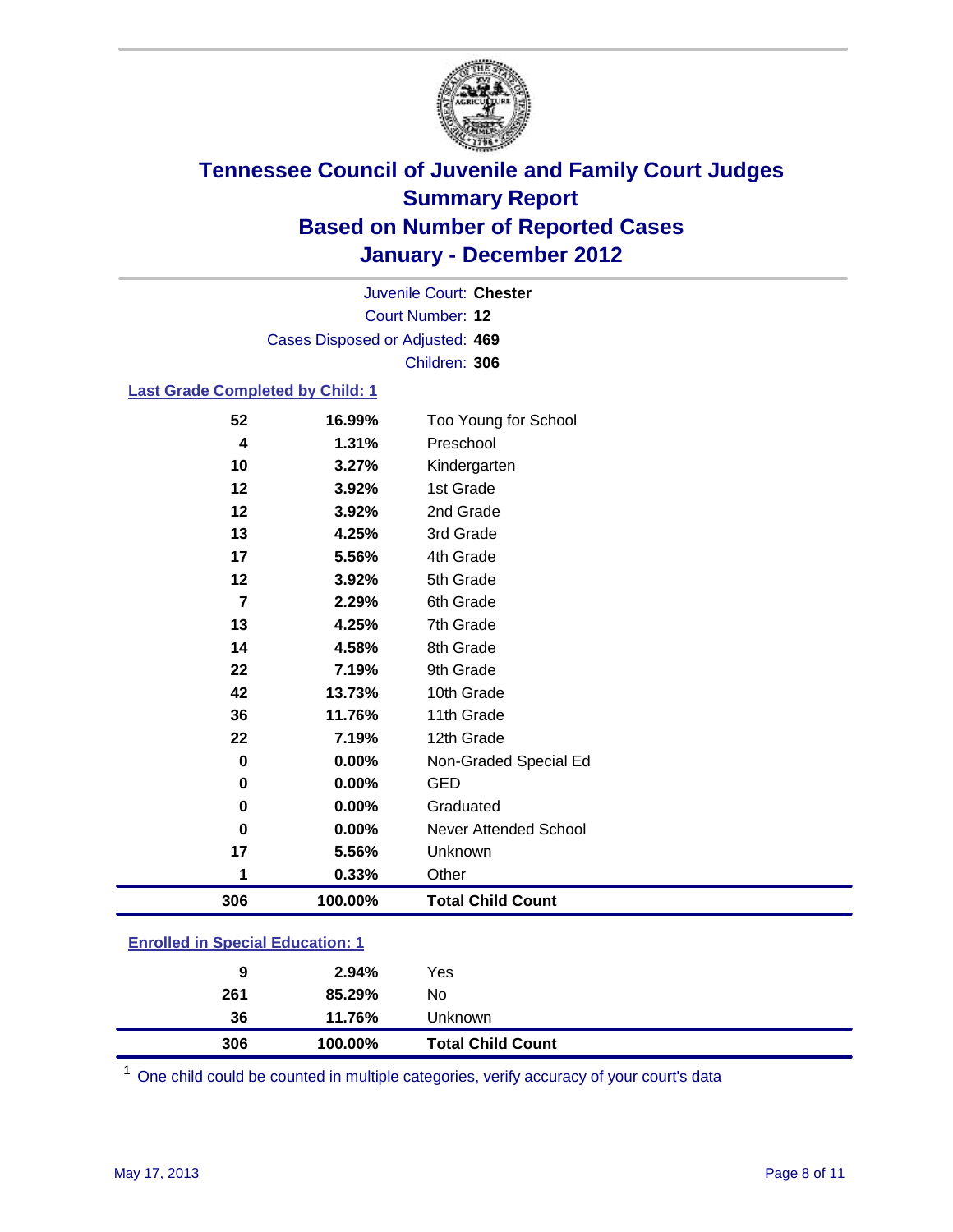

|                              | Juvenile Court: Chester         |                           |  |  |
|------------------------------|---------------------------------|---------------------------|--|--|
|                              | Court Number: 12                |                           |  |  |
|                              | Cases Disposed or Adjusted: 469 |                           |  |  |
|                              | Children: 306                   |                           |  |  |
| <b>Action Executed By: 1</b> |                                 |                           |  |  |
| 443                          | 87.72%                          | Judge                     |  |  |
| 0                            | $0.00\%$                        | Magistrate                |  |  |
| 14                           | 2.77%                           | <b>YSO</b>                |  |  |
| 48                           | 9.50%                           | Other                     |  |  |
| 0                            | 0.00%                           | Unknown                   |  |  |
| 505                          | 100.00%                         | <b>Total Action Count</b> |  |  |

### **Formal / Informal Actions: 1**

| 54  | 10.69%   | Dismissed                                        |
|-----|----------|--------------------------------------------------|
| 3   | 0.59%    | Retired / Nolle Prosequi                         |
| 54  | 10.69%   | <b>Complaint Substantiated Delinquent</b>        |
| 4   | 0.79%    | <b>Complaint Substantiated Status Offender</b>   |
| 20  | 3.96%    | <b>Complaint Substantiated Dependent/Neglect</b> |
| 1   | 0.20%    | <b>Complaint Substantiated Abused</b>            |
| 0   | $0.00\%$ | <b>Complaint Substantiated Mentally III</b>      |
| 23  | 4.55%    | Informal Adjustment                              |
| 0   | $0.00\%$ | <b>Pretrial Diversion</b>                        |
| 0   | $0.00\%$ | <b>Transfer to Adult Court Hearing</b>           |
| 3   | 0.59%    | Charges Cleared by Transfer to Adult Court       |
| 228 | 45.15%   | Special Proceeding                               |
| 25  | 4.95%    | <b>Review Concluded</b>                          |
| 82  | 16.24%   | Case Held Open                                   |
| 8   | 1.58%    | Other                                            |
| 0   | $0.00\%$ | <b>Unknown</b>                                   |
| 505 | 100.00%  | <b>Total Action Count</b>                        |

<sup>1</sup> If different than number of Referral Reasons (505), verify accuracy of your court's data.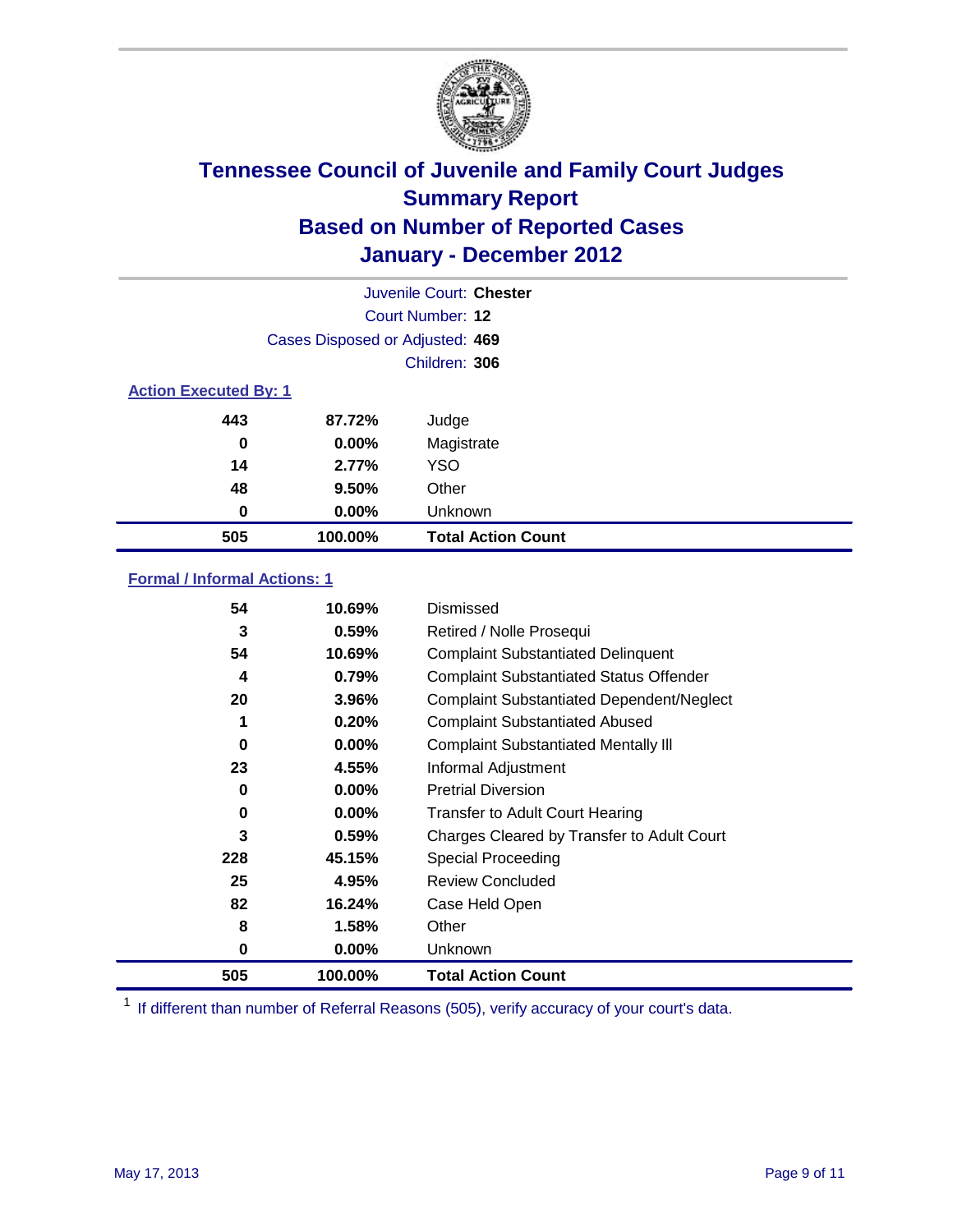

|                       |                                 | Juvenile Court: Chester                               |
|-----------------------|---------------------------------|-------------------------------------------------------|
|                       |                                 | Court Number: 12                                      |
|                       | Cases Disposed or Adjusted: 469 |                                                       |
|                       |                                 | Children: 306                                         |
| <b>Case Outcomes:</b> |                                 | There can be multiple outcomes for one child or case. |
| 66                    | 9.54%                           | <b>Case Dismissed</b>                                 |
| $\mathbf{2}$          | 0.29%                           | Case Retired or Nolle Prosequi                        |
| 15                    | 2.17%                           | Warned / Counseled                                    |
| 158                   | 22.83%                          | <b>Held Open For Review</b>                           |
| 9                     | 1.30%                           | Supervision / Probation to Juvenile Court             |
| 0                     | 0.00%                           | <b>Probation to Parents</b>                           |
| 7                     | 1.01%                           | Referral to Another Entity for Supervision / Service  |
| 23                    | 3.32%                           | Referred for Mental Health Counseling                 |
| 16                    | 2.31%                           | Referred for Alcohol and Drug Counseling              |
| 0                     | 0.00%                           | <b>Referred to Alternative School</b>                 |
| 0                     | 0.00%                           | Referred to Private Child Agency                      |
| 2                     | 0.29%                           | Referred to Defensive Driving School                  |
| 0                     | 0.00%                           | Referred to Alcohol Safety School                     |
| 5                     | 0.72%                           | Referred to Juvenile Court Education-Based Program    |
| 1                     | 0.14%                           | Driver's License Held Informally                      |
| 0                     | 0.00%                           | <b>Voluntary Placement with DMHMR</b>                 |
| 0                     | 0.00%                           | <b>Private Mental Health Placement</b>                |
| 0                     | 0.00%                           | <b>Private MR Placement</b>                           |
| 0                     | 0.00%                           | Placement with City/County Agency/Facility            |
| 1                     | 0.14%                           | Placement with Relative / Other Individual            |
| 4                     | 0.58%                           | Fine                                                  |
| 41                    | 5.92%                           | <b>Public Service</b>                                 |
| 5                     | 0.72%                           | Restitution                                           |
| 0                     | 0.00%                           | Runaway Returned                                      |
| 13                    | 1.88%                           | No Contact Order                                      |
| 2                     | 0.29%                           | Injunction Other than No Contact Order                |
| 1                     | 0.14%                           | <b>House Arrest</b>                                   |
| 0                     | 0.00%                           | <b>Court Defined Curfew</b>                           |
| 11                    | 1.59%                           | Dismissed from Informal Adjustment                    |
| 0                     | 0.00%                           | <b>Dismissed from Pretrial Diversion</b>              |
| 5                     | 0.72%                           | Released from Probation                               |
| 1                     | 0.14%                           | <b>Transferred to Adult Court</b>                     |
| 0                     | $0.00\%$                        | <b>DMHMR Involuntary Commitment</b>                   |